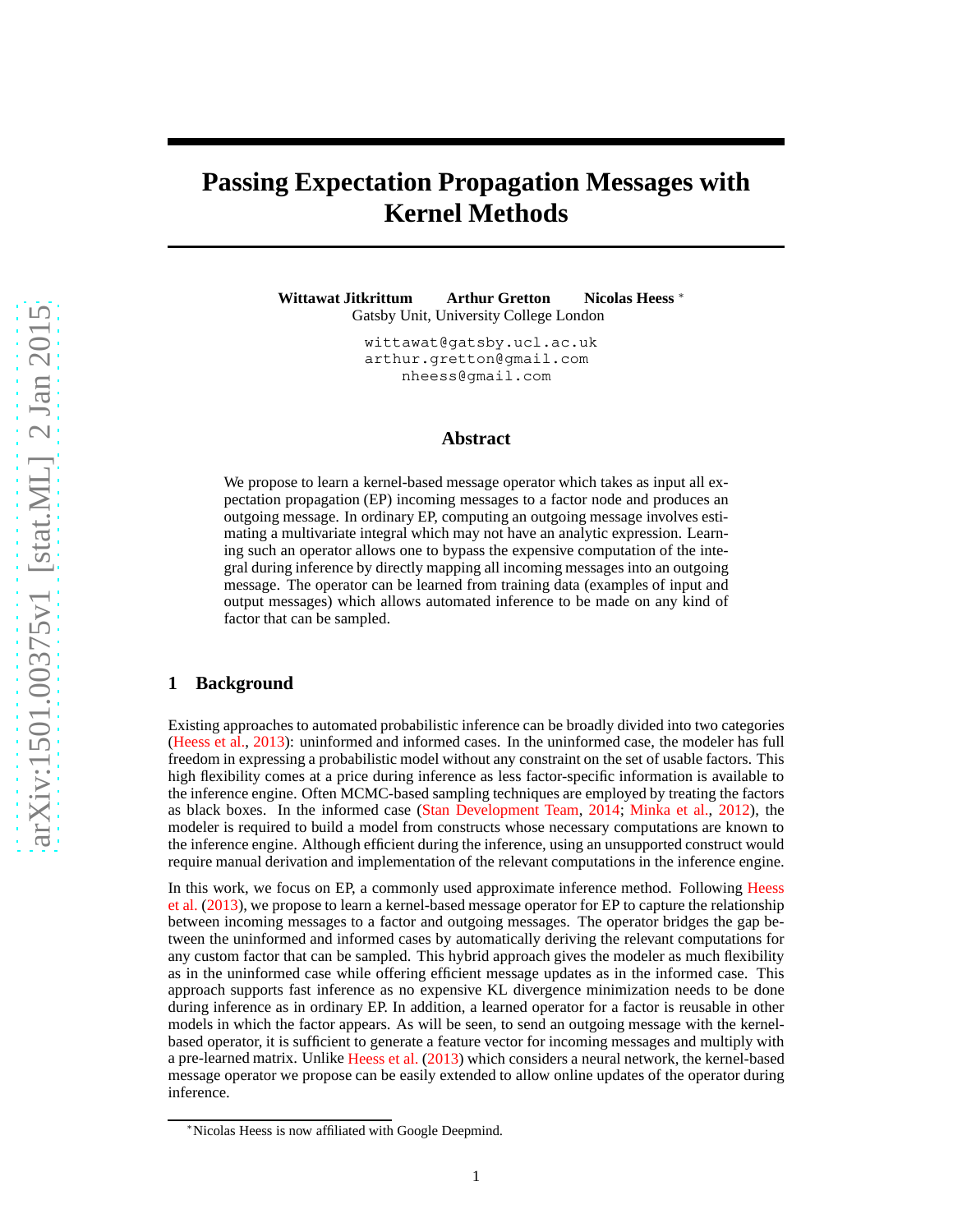### <span id="page-1-1"></span>**2 Expectation Propagation (EP)**

Expectation propagation [\(Minka,](#page-4-3) [2001;](#page-4-3) [Bishop](#page-4-4), [2006](#page-4-4)) (EP) is a commonly used approximate inference method for inferring the posterior distribution of latent variables given observations. In a typical directed graphical model, the joint distribution of the data  $X = \{X_1, \ldots, X_n\}$  and latent variables  $\theta = \{\theta_1, \ldots, \theta_t\}$  takes the form of a product of factors,  $p(X, \theta) = \prod_{i=1}^{m} f_i(X|\theta)$  where each factor  $f_i$  may depend on only a subset of X and  $\theta$ . With X observed, EP approximates the posterior with  $q(\theta) \propto \prod_{i=1}^m m_{f_i \to \theta}(\theta)$  where  $m_{f_i \to \theta}$  is an approximate factor corresponding to  $f_i$  with the constraint that it has a chosen parametric form (e.g., Gaussian) in the exponential family (ExpFam). EP takes into account the fact that the final quantity of interest is the posterior  $q(\theta)$  which is given by the product of all approximate factors. In finding the  $i^{th}$  approximate factor  $m_{f_i \to \theta}$ , EP uses other approximate factors  $m_{\theta \to f_i}(\theta) := \prod_{j \neq i} m_{f_j \to \theta}(\theta)$  as a context to determine the plausible range of  $\theta$ . EP iteratively refines  $m_{f_i \to \theta}$  for each i with  $m_{f_i \to \theta}(\theta) = \frac{\text{proj}[ \int dX f(X|\theta) m_{X \to f_i}(X) m_{\theta \to f_i}(\theta)]}{m_{\theta \to f_i}(\theta)}$  $m_{\theta \rightarrow f_i}(\theta)$ 

where proj  $[r] = \arg \min_{q \in \text{ExpFam}} \text{KL}[r || q]$  and  $m_{X \to f_i}(X) := \delta(X - X_0)$  if X is observed to be  $X_0$ . In the EP literature,  $m_{\theta \to f_i}$  is known as a cavity distribution.

The projection can be carried out by the following moment matching procedure. Assume an ExpFam distribution  $q(\theta|\eta) = h(\theta) \exp(\eta^\top u(\theta) - A(\eta))$  where  $u(\theta)$  is the sufficient statistic of q,  $\eta$  is the natural parameter and  $A(\eta) = \log \int d\theta \, h(\theta) \exp (\eta^\top u(\theta))$  is the log-partition function. It can be shown that  $q^* = \text{proj}[r]$  satisfies  $\mathbb{E}_{q^*(\theta)}[u(\theta)] = \mathbb{E}_{r(\theta)}[u(\theta)]$ . That is, the projection of r onto ExpFam is given by  $q^* \in$  ExpFam that has the same moment parameters as the moments under r.

In general, under the approximation that each factor fully factorizes, an EP message from a factor  $f$ to a variable  $V$  takes the form

<span id="page-1-0"></span>
$$
m_{f \to V}(v) = \frac{\text{proj}\left[\int d\mathcal{V} \setminus \{v\} f(\mathcal{V}) \prod_{V' \in \mathcal{V}} m_{V' \to f}(v')\right]}{m_{V \to f}(v)} := \frac{\text{proj}\left[r_{f \to V}(v)\right]}{m_{V \to f}(v)} := \frac{q_{f \to V}(v)}{m_{V \to f}(v)} \quad (1)
$$

where  $V = V(f)$  is the set of variables connected to f in the factor graph. In the previous case of  $m_{f_i\to\theta}$ , we have  $\mathcal{V}(f) = \{X, \theta\}$  and V in Eq. [1](#page-1-0) corresponds to  $\theta$ . Typically, when the factor f is complicated, the integral defining  $r_{f\rightarrow V}$  becomes intractable. Quadrature rules or other numerical integration techniques are often applied to approximate the integral.

## **3 Learning to Pass EP Messages**

Our goal is to learn a message operator  $C_{f\to V'}$  with signature  $[m_{V\to f}]_{V\in V(f)} \mapsto q_{f\to V'}$  which takes in all incoming messages  $\{m_{V\to f} \mid V \in V(f)\}\$  and outputs  $q_{f\to V'}(v')$  i.e., the numerator of Eq. [1.](#page-1-0) For inference, we require one such operator for each recipient variable  $V' \in V(f)$  i.e., in total  $|\mathcal{V}(f)|$  operators need to be learned for f. Operator learning is cast as a distribution-to-distribution regression problem where the training set  $S_{V'} := \{([m_{V \to f}^n]_{V \in V(f)}, q_{f \to V'}^n)\}_{n=1}^N$ containing N incoming-outgoing message pairs can be generated as in [Heess et al.](#page-4-0)  $(2013)$  by importance sampling to compute the mean parameters  $\mathbb{E}_{r_{f\to V'}(v')}[u(v')]$  for moment matching. In principle, the importance sampling itself can be used in EP for computing outgoing messages (Barthelmé and Chopin, [2011\)](#page-4-5). The scheme is, however, expensive as we need to draw a large number of samples for each outgoing message to be sent. In our case, the importance sampling is used for data set generation which is done offline before the actual inference.

The assumptions needed for the generation of a training set are as following. Firstly, we assume the factor f takes the form of a conditional distribution  $f(v_1|v_2,\ldots,v_{|\mathcal{V}(f)|})$ . Secondly, given  $v_2, \ldots, v_{|\mathcal{V}(f)|}$ ,  $v_1$  can be sampled from  $f(\cdot|v_2, \ldots, v_{|\mathcal{V}(f)|})$ . The ability to evaluate f is not assumed. Finally we assume that a distribution on the natural parameters of all incoming messages  ${m_{V\to f}}_{V\in V(f)}$  is available. The distribution is used solely to give a rough idea of incoming messages the learned operator will encounter during the actual EP inference. In practice, we only need to ensure that the distribution sufficiently covers the relevant region in the space of incoming messages.

In recent years, there have been a number of works on the regression task with distributional inputs, including [Poczos et al.](#page-4-6) [\(2013\)](#page-4-6); [Szabo et al.](#page-4-7) [\(2014](#page-4-7)) which mainly focus on the non-parametric case and are operated under the assumption that the samples from the distributions are observed but not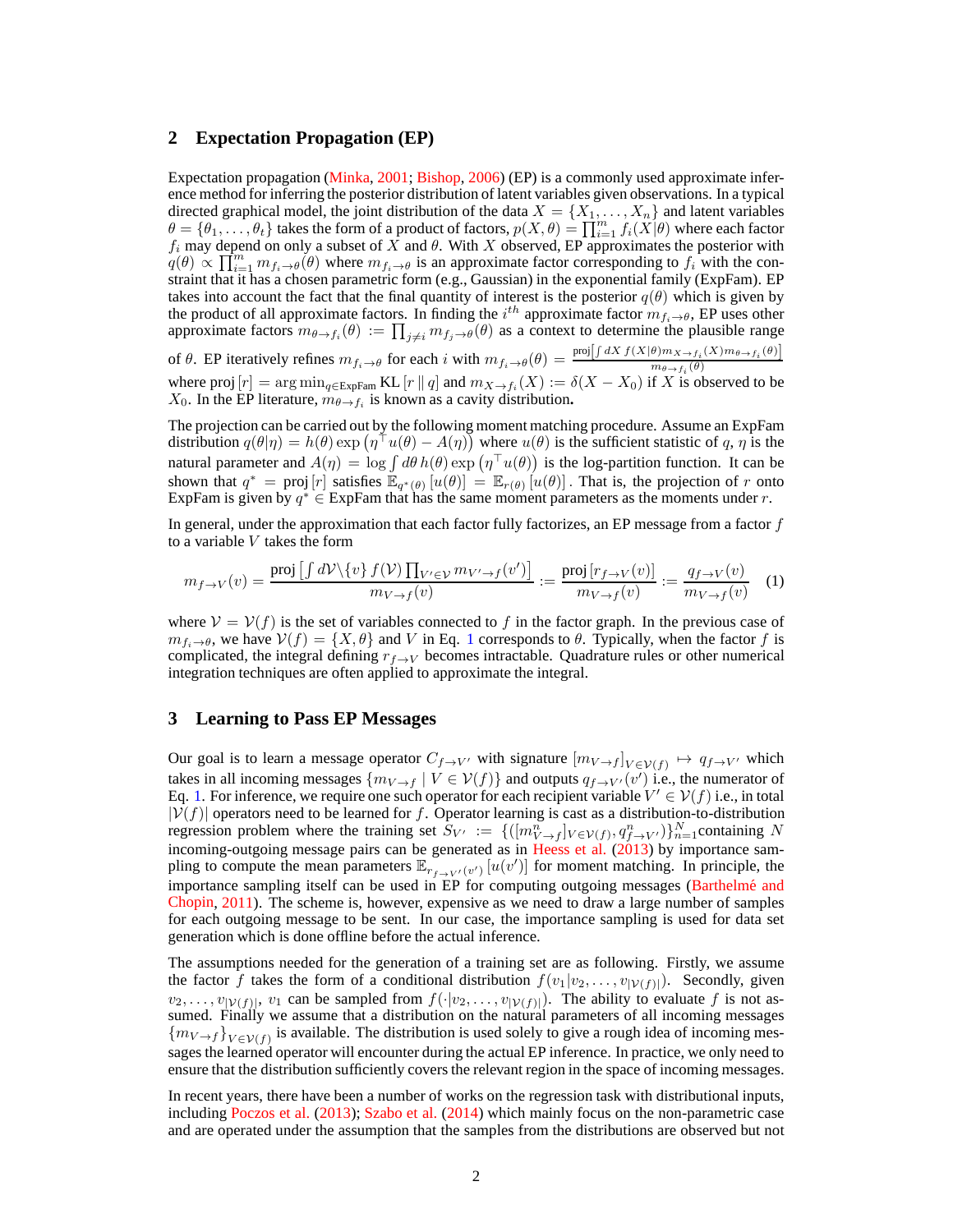<span id="page-2-0"></span>the distributions themselves. In our case, the distributions (messages) are directly observed. Moreover, since the distributions are in ExpFam, they can be characterized by a finite-dimensional natural parameter vector or expected sufficient statistic. Hence, we can simplify our task to distribution-tovector regression where the output vector contains a finite number of moments sufficient to characterize  $q_{f\rightarrow V'}$ . As regression input distributions are in ExpFam, one can also treat the task as vector-to-vector regression. However, seeing the inputs as distributions allows one to use kernels on distributions which are invariant to parametrization.

Once the training set  $S_{V'}$  is obtained, any distribution-to-vector regression function can be applied to learn a message operator  $C_{f\rightarrow V'}$ . Given incoming messages, the operator outputs  $q_{f\rightarrow V'}$  from which the outgoing EP message is given by  $m_{f\to V'} = q_{f\to V'}/m_{V'\to f}$  which can be computed an-alytically. We opt for kernel ridge regression (Schölkopf and Smola, [2002](#page-4-8)) as our message operator for its simplicity, its potential use in an online setting (i.e., incremental learning during inference), and rich supporting theory.

#### **3.1 Kernel Ridge Regression**

We consider here the problem of regressing smoothly from distribution-valued inputs to featurevalued outputs. We follow the regression framework of [Micchelli and Pontil](#page-4-9) [\(2005\)](#page-4-9), with convergence guarantees provided by [Caponnetto and De Vito](#page-4-10) [\(2007](#page-4-10)). Under smoothness constraints, this regression can be interpreted as computing the conditional expectation of the output features given the inputs [\(Grunewalder et al.](#page-4-11), [2012\)](#page-4-11).

Let  $X = (x_1 | \cdots | x_N)$  be the training regression inputs and  $Y = \left(\mathbb{E}_{q_{f \to V'}^1} u(v') | \cdots | \mathbb{E}_{q_{f \to V'}^N} u(v')\right) \in$  $\mathbb{R}^{D_y \times N}$  be the regression outputs. The ridge regression in the primal form seeks  $W \in \mathbb{R}^{D_y \times D'}$  for the regression function  $g(x) = Wx$  which minimizes the squared-loss function  $J(W) = \sum_{i=1}^{N} ||y_i - y_i||$  $Wx_i\|_2^2 + \lambda \text{ tr } (WW^{\top})$  where  $\lambda$  is a regularization parameter and tr denotes a matrix trace. It is well known that the solution is given by  $W = YX^{\top} (XX^{\top} + \lambda I)^{-1}$  which has an equivalent dual solution  $W = Y(K + \lambda I)^{-1} X^{T} = AX^{T}$ . The dual formulation allows one to regress from any type of input objects if a kernel can be defined. All the inputs enter to the regression function through the gram matrix  $K \in \mathbb{R}^{N \times N}$  where  $(K)_{ij} = \kappa(\mathsf{x}_i, \mathsf{x}_j)$  yielding the regression function of the form  $g(x) = \sum_{i=1}^{N} a_i \kappa(x_i, x)$  where  $A := (a_1 | \cdots | a_N)$ . The dual formulation therefore allows one to straightforwardly regress from incoming messages to vectors of mean parameters. Although this property is appealing, the training size  $N$  in our setting can be chosen to be arbitrarily large, making computation of  $g(x)$  expensive for a new unseen point x. To eliminate the dependency on N, we propose to apply random Fourier features [\(Rahimi and Recht,](#page-4-12) [2007\)](#page-4-12)  $\hat{\phi}(x) \in \mathbb{R}^D$  for  $x :=$  $[m_{V\to f}]_{V\in V(f)}$  such that  $\kappa(x, x') \approx \hat{\phi}(x)^\top \hat{\phi}(x')$  where D is the number of random features. The use of the random features allows us to go back to the primal form of which the regression function  $g(\hat{\phi}(x)) = W\hat{\phi}(x)$  can be computed efficiently. In effect, computing an EP outgoing message requires nothing more than a multiplication of a matrix W ( $D_y \times D$ ) with the D-dimensional feature vector generated from the incoming messages.

#### **3.2 Kernels on Distributions**

A number of kernels on distributions have been studied in the literature [\(Jebara and Kondor](#page-4-13), [2003](#page-4-13); [Jebara et al.,](#page-4-14) [2004\)](#page-4-14). Relevant to us are kernels whose random features can be efficiently computed. Due to the space constraint, we only give a few examples here.

**Expected Product Kernel** Let  $\mu_{r^{(l)}} := \mathbb{E}_{r^{(l)}(a)} k(\cdot, a)$  be the mean embedding [\(Smola et al.,](#page-4-15) [2007](#page-4-15)) of the distribution  $r^{(l)}$  into RKHS  $\mathcal{H}^{(l)}$  induced by the kernel k. Assume  $k = k_{\text{gauss}}$  (Gaussian kernel) and assume there are c incoming messages  $x := (r^{(i)}(a^{(i)}))_{i=1}^c$  and  $y := (s^{(i)}(b^{(i)}))_{i=1}^c$ . The expected product kernel  $\kappa_{\text{pro}}$  is defined as

$$
\kappa_{\text{pro}}\left(\mathbf{x},\mathbf{y}\right) := \left\langle \bigotimes_{l=1}^{c} \mu_{r^{(l)}}, \bigotimes_{l=1}^{c} \mu_{s^{(l)}} \right\rangle_{\otimes_{l} \mathcal{H}^{(l)}} = \prod_{l=1}^{c} \mathbb{E}_{r^{(l)}(a)} \mathbb{E}_{s^{(l)}(b)} k_{\text{gauss}}^{(l)}\left(a,b\right) \approx \hat{\phi}(\mathbf{x})^{\top} \hat{\phi}(\mathbf{y})
$$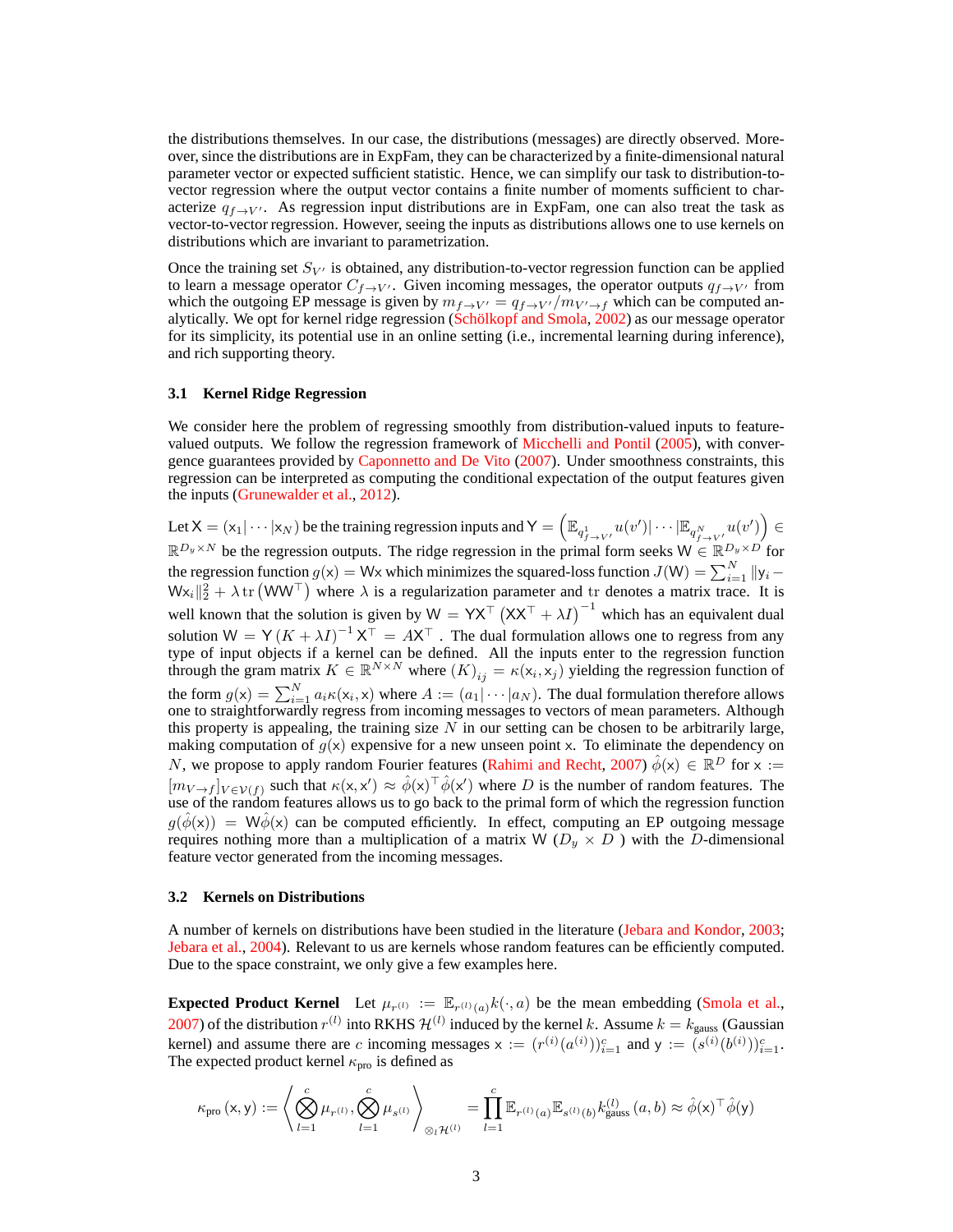<span id="page-3-1"></span>

<span id="page-3-0"></span>Figure 1: Log KL-divergence on a logistic factor test set using kernel on joint embeddings.

where  $\hat{\phi}(x)^\top \hat{\phi}(y) = \prod_{l=1}^c \hat{\phi}^{(l)}(r^{(l)})^\top \hat{\phi}^{(l)}(s^{(l)})$ . The feature map  $\hat{\phi}^{(l)}(r^{(l)})$  can be estimated by applying the random Fourier features to  $k_{\text{gauss}}^{(l)}$  and taking the expectations  $\mathbb{E}_{r^{(l)}(a)}\mathbb{E}_{s^{(l)}(b)}$ . The final feature map is  $\hat{\phi}(\mathsf{x}) = \hat{\phi}^{(1)}(r^{(1)}) \circledast \hat{\phi}^{(2)}(r^{(2)}) \circledast \cdots \circledast \hat{\phi}^{(c)}(r^{(c)}) \in \mathbb{R}^{d^c}$  where  $\circledast$  denotes a Kronecker product and we assume that  $\hat{\phi}^{(l)} \in \mathbb{R}^d$  for  $l \in \{1, \ldots, c\}$ .

**Kernel on Joint Embeddings** Another way to define a kernel on x, y is to mean-embed both joint distributions  $r = \prod_{i=1}^{c} r^{(i)}$  and  $s = \prod_{i=1}^{c} s^{(i)}$  and define the kernel to be  $\kappa_{\text{joint}}(x, y) := \langle \mu_r, \mu_s \rangle_g$ where G is an RKHS consisting of functions  $g: \mathcal{X}^{(1)} \times \cdots \times \mathcal{X}^{(c)} \to \mathbb{R}$  and  $\mathcal{X}^{(l)}$  denotes the domain of  $r^{(l)}$  and  $s^{(l)}$ . This kernel is equivalent to the expected product kernel on the joint distributions.

# **4 Experiment**

As a preliminary experiment, we consider the logistic factor  $f(z|x) = \delta\left(z - \frac{1}{1 + \exp(-x)}\right)$  which is deterministic when conditioning on  $x$ . The factor is used in many common models including binary logistic regression. The two incoming messages are  $m_{X\to f}(x) = \mathcal{N}(x; \mu, \sigma^2)$  and  $m_{Z\to f}(z) =$ Beta( $z; \alpha, \beta$ ). We randomly generate 2000 training input messages and learn a message operator using the kernel on joint embeddings. Kernel parameters are chosen by cross validation and the number of random features D is set to 2000. We report  $\log KL[q||\hat{q}]$  where  $q = q_{f\rightarrow X}$  is the ground truth output message obtained by importance sampling and  $\hat{q}$  is the message output from the operator. For better numerical scaling, regression outputs are set to  $(\mathbb{E}_q[x], \log \mathbb{V}_q[x])$  instead of the expectations of the first two moments. The histogram of log KL errors is shown on the left of Fig. [1.](#page-3-0) The right figure shows sample output messages at different log KL errors. It can be seen that the operator is able to capture the relationship of incoming and outgoing messages. With higher training size, increased number of random features and well chosen kernel parameters, we expect to see a significant improvement in the operator's accuracy.

# **5 Conclusion and Future Work**

We propose to learn to send EP messages with kernel ridge regression by casting the KL minimization problem as a supervised learning problem. With random features, incoming messages to a learned operator are converted to a finite-dimensional vector. Computing an outgoing message amounts to computing the moment parameters by multiplying the vector with a matrix given by the solution of the primal ridge regression.

By virtue of the primal form, it is straightforward to derive an update equation for an online-active learning during EP inference: if the predictive variance (similar to a Gaussian process) on the current incoming messages is high, then we query the outgoing message from the importance sampler (oracle) and update the operator. Otherwise, the outgoing message is efficiently computed by the operator. Online learning of the operator lessens the need of the distribution on natural parameters of incoming messages used in training set generation. Determining an appropriate distribution was one of the unsolved problems in [Heess et al.](#page-4-0) [\(2013](#page-4-0)).

#### **Acknowledgments**

We gratefully acknowledge the support of the Gatsby Charitable Foundation.